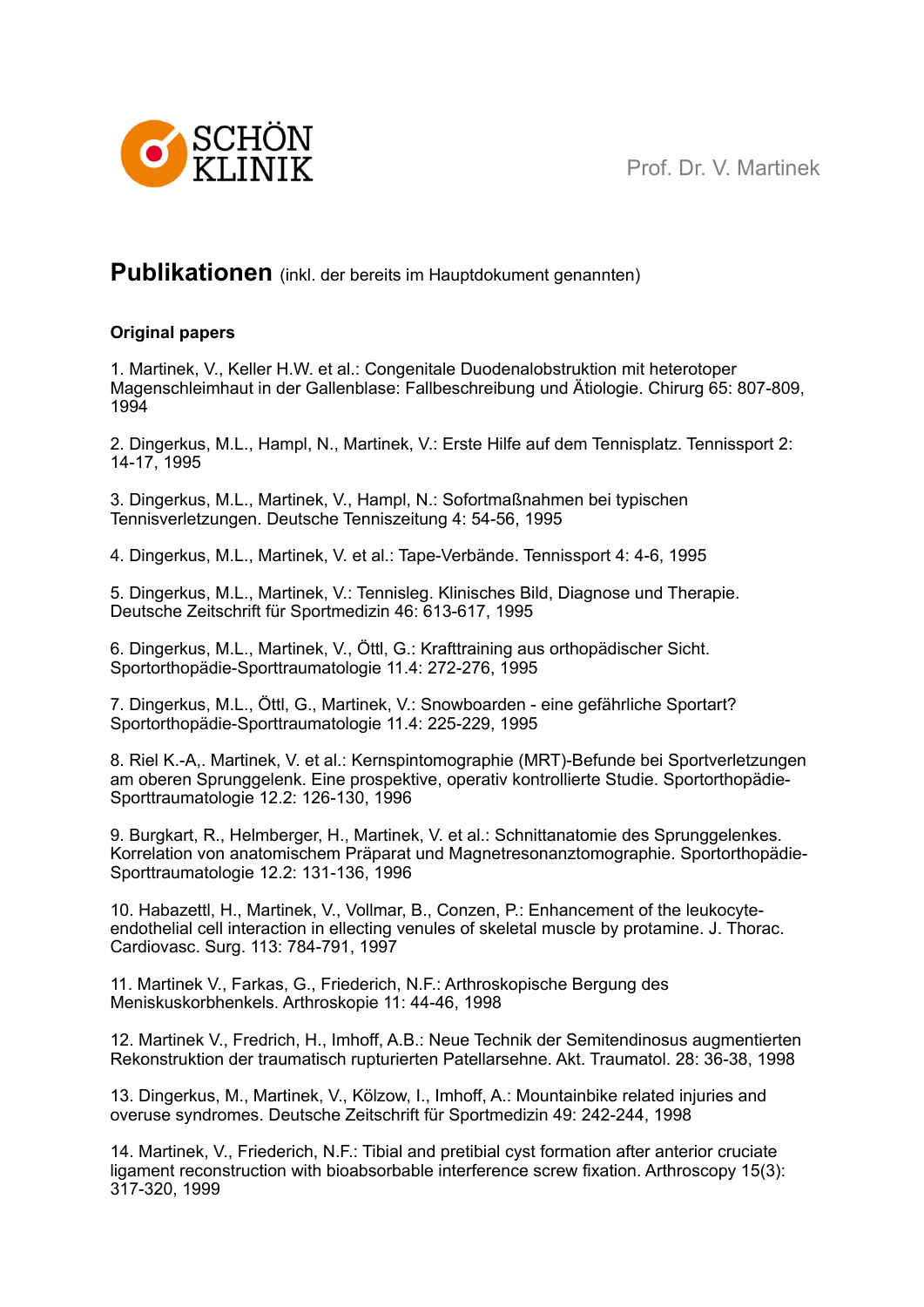15. Martinek, V., Friederich, N.F.: Brace or not to brace. Wie sinnvoll sind Knieorthesen in der Rehabilitation? Orthopäde, 28(6): 565-70, 1999

16. Martinek, V., Arnold, M., Friederich, N.F.: Rotationsstabile Klickpedale im Radsport. Ursache von Meniskusschäden? Sportorthopädie-Sporttraumatologie 15.1: 7-8, 1999

17. Martinek, V., Seil, R., Lattermann, C., Pelinkovic, D., Usas, A., Fu, F.H.: Poly-L-lactic acid interference screw persistence after ACL reconstruction: Duration of the biodegradation process. Pittsburgh Orthopaedic Journal 10: 30-32, 1999

18. Dirksmeier, P.J., Martinek, V., Lee, C.W., Fu, F.H.: Revision ACL reconstruction of a graft placed in a skeletally immature child. Pittsburgh Orthopaedic Journal 10: 33-35, 1999

19. Kasemkijwattana, C., Menetrey, J., Goto, H., Niybizi, C., Martinek, V., Seil, R., Bosch, P., Fu, F.H., Moreland, M.S., Huard, J.: The effects of growth factors on cell proliferation, collagen and non-collagen synthesis in meniscal fibrochondrocytes in vitro. Pittsburgh Orthopaedic Journal 10: 145-148, 1999.

20. Lee, C.W., Fukushima, K., Usas, A., Xin. L., Pelinkovic, D., Martinek, V., Somogyi, G., Robbins, P., Fu, F.H., Huard, J.: Biological intervention based on cell and gene therapy to improve muscle healing after laceration. J. Musculoskel. Res. 4(4): 265-277, 2000

21. Martinek, V., Seil, R., Lattermann, C., Pelinkovic, D., Usas, A., Robbins, P.D., Fu, F.H.: Adenoviral gene transfer for biological preconditioning of ACL grafts. Pittsburgh Orthopaedic Journal 11: 226-228, 2000

22. Martinek, V., Steinbacher, G., Friederich, N.F., Müller, We.: Operative treatment of combined anterior and posterior cruciate ligament injuries in complex knee trauma. Can the cruciate ligaments be preserved? Am. J. Knee Surg. 13: 74-82, 2000

23. Martinek, V., Seil, R., Lattermann, Ch., Watkins, S.C., Fu, F.H.: The fate of the poly-Llactic acid interference screw after ACL reconstruction. Arthroscopy 17(1):73-76, 2001

24. Picard, F., DiGioia, A.M., Moody, J., Martinek, V., Fu, F.H., Rytel, M., Nikou, C., LaBarca, R.S., Jaramaz, B.: Accuracy in tunnel placement for ACL reconstruction. Comparison of traditional arthroscopic and computer-assisted navigation techniques. Computer Aided Surgery 6: 279-289, 2001

25. Martinek, V., Usas, A., Pelinkovic, D., Robbins, P., Fu, F.H., Huard, J.: Genetic engineering of meniscal allografts. Tissue Engineering 8(1): 107-117, 2002

26. Martinek, V., Lattermann, C., Usas, A., Abramowitch, S., Fu, F.H., Woo, S.L.-Y,, Huard, J.: Enhancement of the tendon-bone integration of ACL tendon grafts with BMP-2 gene transfer: A histological and biomechanical study. J. Bone Joint Surg. 84A (7): 1123-1131, 2002

27. Lee, C.W., Martinek, V., Usas, A., Musgrave, D., Pickvance, E.A., Robbins, P., Moreland, M., Fu, F.H., Huard, J.: Muscle-based gene therapy and tissue engineering for the treatment of growth plate injuries. J. Ped. Orthop. 22: 565-572, 2002

28. Kessler, M., Burkart, A., Martinek, V., Beer, A., Imhoff, A.B.: Entwicklung eines 3 dimensionalen Messverfahrens zur Bestimmung des tibialen Gefälles im Spiral-CT. Z Orthop 141: 143-147, 2003

29. Fukushima, K., Adachi, N., Lee, J.Y., Martinek, V., Urquhart, M, Ryu, J., Fu, F.H.: Meniscus allograft transplantation using posterior peripheral suture technique: a preliminary follow-up study. J. Orthop. Sci 9(3):235-41, 2004

30. Ueblacker, P., Wagner, B., DeSantis, G., Vogt, S., Kennerknecht, E., Krüger, A., Plank, C., Brill, T., Hillemanns, M., Salzmann, G.M., Imhoff, A.B., Gansbacher, B., Martinek, V.: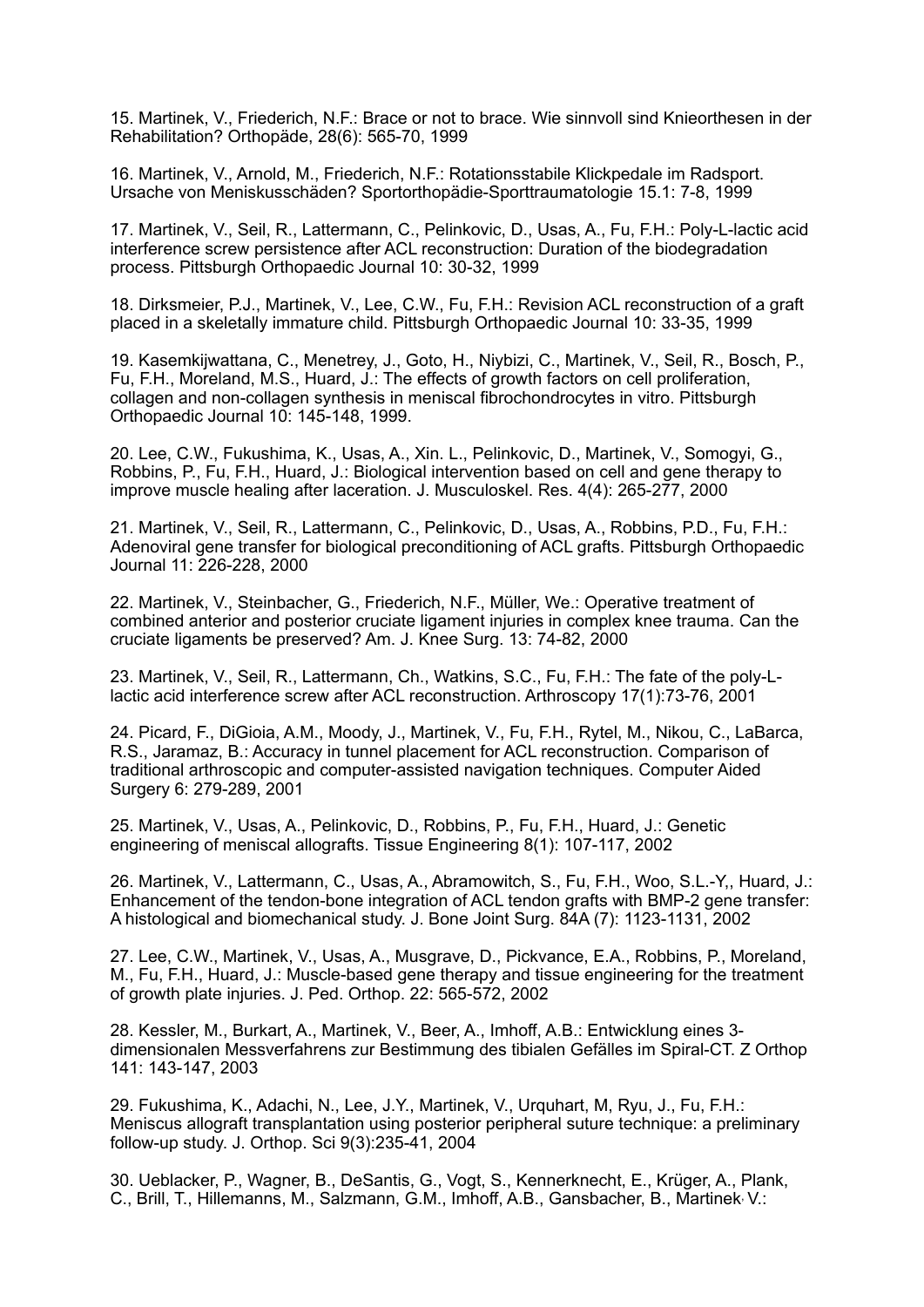Inducible nonviral gene expression in the treatment of osteochondral defects. Osteoarthritis Cartilage 85-B, 782-8, 2004

31. Michael JW, König DP, Imhoff AB, Martinek V, Braun S, Hübscher M, Koch C, Dreithaler B, Bernholt J, Preis S, Loew M, Rickert M, Speck M, Bäs L, Bidner A, Eysel P.: Efficiency of a postoperative treatment after rotator cuff repair with a continuous passive motion device (CPM). Z Orthop Ihre Grenzgeb 143(4):438-45, 2005

32. Scheibel M, Martinek V, Imhoff AB.: Arthroscopic reconstruction of an isolated avulsion fracture of the lesser tuberosity. Arthroscopy 21(4):487-94, 2005

33. Martinek V, Ueblacker P, Br $\tilde{A}$ ¤un K, Nitschke S, Mannhardt R, Specht K, Gansbacher B, Imhoff AB.: Second generation of meniscus transplantation: in-vivo study with tissueengineered meniscus replacement.: Arch Orthop Trauma Surg. 126(4):228-34, 2006

34. Kircher J, Martinek V, Mittelmeier W.: Heterotopic ossification after minimally invasive rotator cuff repair. Arthroscopy 23(12):1359, 2007

35. Ansah P, Vogt S, Ueblacker P, Martinek V, Woertler K, Imhoff AB.: Osteochondral transplantation to treat osteochondral lesions in the elbow. J Bone Joint Surg Am 89(10): 2188-94, 2007

36. Handl M, Amler E, Bräun K, Holzheu J, Trc T, Imhoff AB, Lytvynets A, Filova; E, Kolarova; H, Kotyk A, Martinek V.: Positive effect of oral supplementation with glycosaminoglycans and antioxidants on the regeneration of osteochondral defects in the knee joint. Physiol Res 56(2):243-9, 2007

37. Maier D, Braeun K, Steinhauser E, Ueblacker P, Oberst M, Kreuz PC, Roos N, Martinek V, Imhoff AB.: In vitro analysis of an allogenic scaffold for tissue-engineered meniscus replacement. J Orthop Res 25(12):1598-608, 2007

38. Ueblacker P, Wagner B, Vogt S, Salzmann G, Wexel G, Krüger A, Plank C, Brill T, Specht K, Hennig T, Schillinger U, Imhoff AB, Martinek V, Gansbacher B.: In vivo analysis of retroviral gene transfer to chondrocytes within collagen scaffolds for the treatment of osteochondral defects. Biomaterials 28(30):4480-7, 2007

39. Tischer T, Vogt S, Aryee S, Steinhauser E, Adamczyk C, Milz S, Martinek V, Imhoff AB.: Tissue engineering of the anterior cruciate ligament: a new method using acellularized tendon allografts and autologous fibroblasts. Arch Orthop Trauma Surg 127(9):735-41, 2007

40. Vogt S, Ueblacker P, Geis C, Wagner B, Wexel G, Tischer T, Krüger A, Plank C, Anton M, Martinek V, Imhoff AB, Gansbacher B.: Efficient and stable gene transfer of growth factors into chondrogenic cells and primary articular chondrocytes using a VSV.G pseudotyped retroviral vector. Biomaterials 29(9):1242-9, 2008

41. Vogt S, Wexel G, Tischer T, Schillinger U, Ueblacker P, Wagner B, Hensler D, Wilisch J, Geis C, Wübbenhorst D, Aigner J, Gerg M, Krüger A, Salzmann GM, Martinek V, Anton M, Plank C, Imhoff AB, Gansbacher B. The influence of the stable expression of BMP2 in fibrin clots on the remodelling and repair of osteochondral defects. Biomaterials 30(12):2385-92, 2009

42. Tischer T, Aryee S, Wexel G, Steinhauser E, Adamczyk C, Eichhorn S, Milz S, Martinek V, Gänsbacher B, Imhoff AB, Vogt S. Tissue engineering of the anterior cruciate ligamentsodium dodecyl sulfate-acellularized and revitalized tendons are inferior to native tendons. Tissue Eng Part A 16(3):1031-40, 2010